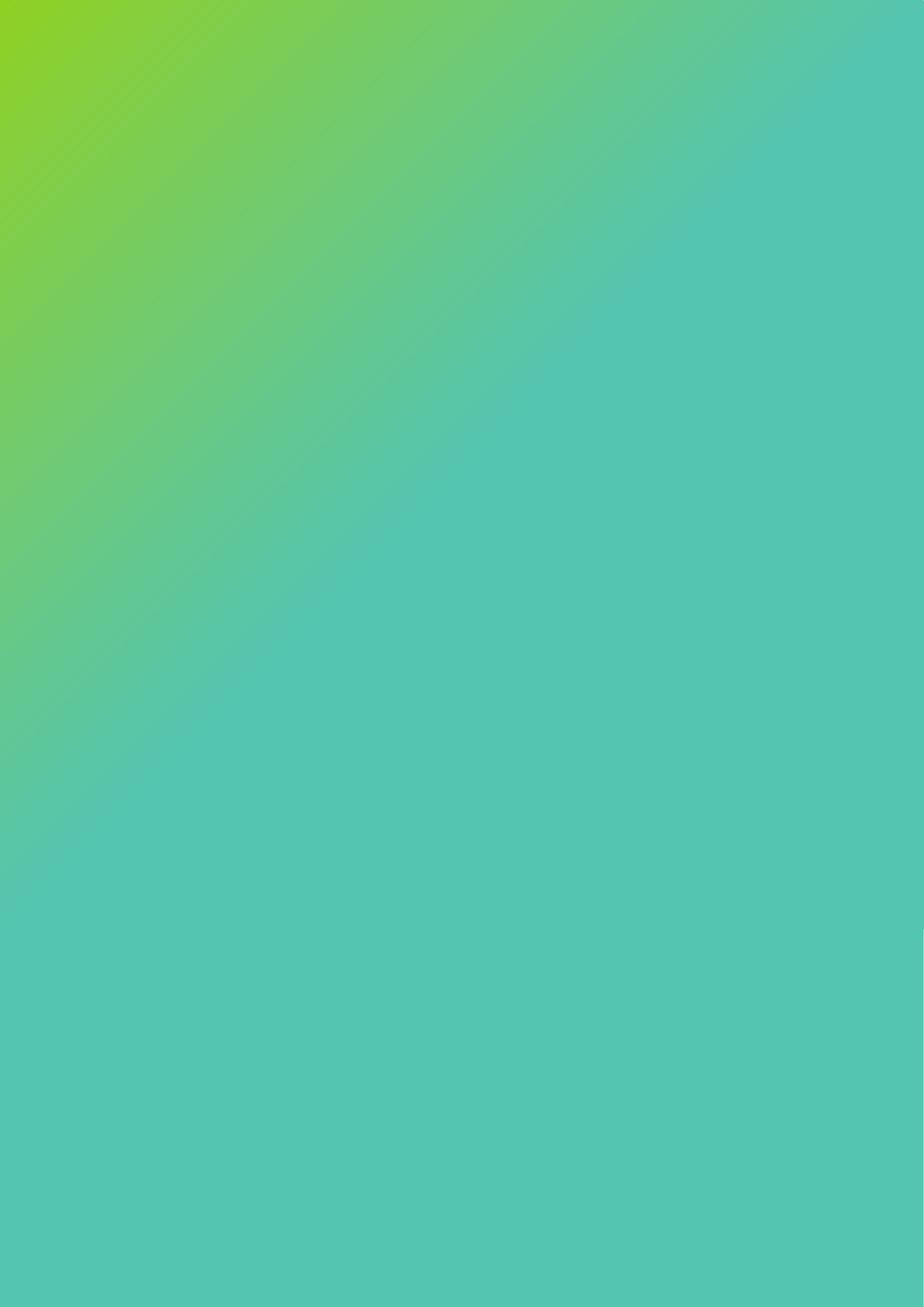## Contents

| <b>Introduction</b>                                               | 04 |
|-------------------------------------------------------------------|----|
| <b>Aim and objectives</b>                                         | 04 |
| Aim                                                               | 04 |
| Objectives                                                        | 04 |
| <b>Methodology</b>                                                | 04 |
| <b>Documentary Analysis</b>                                       | 05 |
| <b>Research findings</b>                                          | 05 |
| 1. Parenting support makes a difference                           | 06 |
| Parents                                                           | 06 |
| Tusla practitioners                                               | 06 |
| 2. Support for diverse family forms                               | 06 |
| Parents                                                           | 06 |
| <b>Tusla Practitioners</b>                                        | 06 |
| Practitioners in Tusla-funded organisations                       | 06 |
| 3. Specialised support                                            | 07 |
| Parents                                                           | 07 |
| <b>Tusla Practitioners</b>                                        | 07 |
| Practitioners in Tusla-funded organisations                       | 07 |
| Documentary analysis                                              | 07 |
| <b>4. Increased awareness</b>                                     | 07 |
| Parents                                                           | 07 |
| Practitioners in Tusla and Tusla-funded organisations             | 08 |
| Documentary analysis                                              | 08 |
| <b>5. Information</b>                                             | 08 |
| Parents                                                           | 08 |
| Practitioners in Tusla and Tusla-funded organisations             | 08 |
| Documentary analysis                                              | 08 |
| <b>6. Collaboration</b>                                           | 09 |
| Parents and practitioners in Tusla and Tusla-funded organisations | 09 |
| Documentary analysis                                              | 09 |
| 7. Ongoing and refresher training                                 | 09 |
| Parents                                                           | 09 |
| Practitioners in Tusla and Tusla-funded organisations             | 09 |
| Documentary analysis                                              | 09 |
| <b>Recommendations</b>                                            | 10 |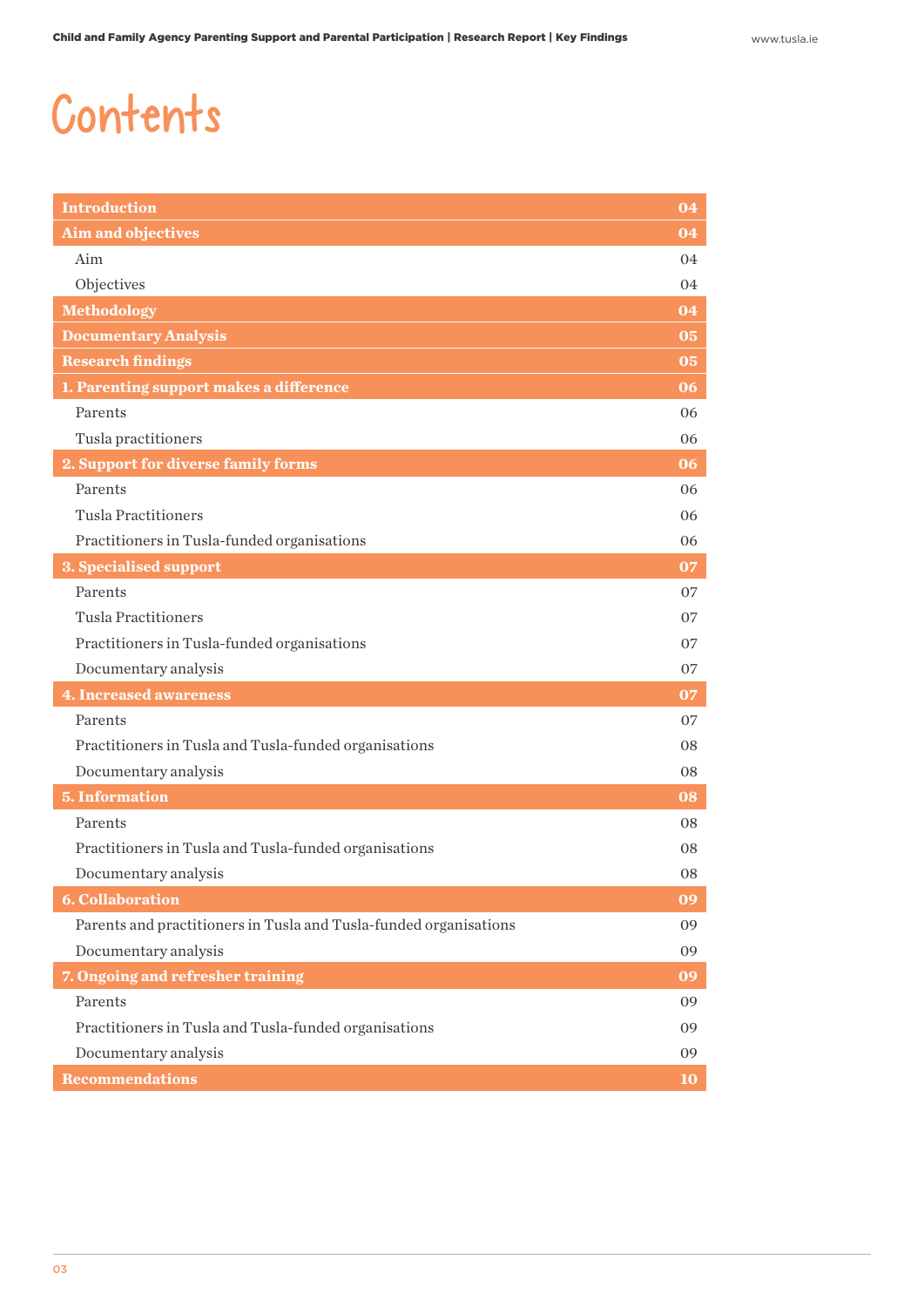## Introduction

This document sets out the key findings of research conducted at the request of Tusla – Child and Family Agency by the UNESCO Child and Family Research Centre at NUI Galway. This research reviewed the current Parenting Support Strategy and parenting support practices in order to inform and support Tusla in devising a new five-year Parenting Support Strategy.

# Aim and objectives

#### **Aim**

To review the current Parenting Support Strategy and parenting support practices to inform and support the development of a new five-year strategy.

#### **Objectives**

- 1. To review relevant literature, policies and strategies on Parenting Support and Parental Participation
- 2. To consult with parents who use parenting support services, and practitioners in Tusla and Tusla-funded parenting support services.
- 3. To integrate these findings to inform the new Strategy, in conjunction with Tusla's Parenting Lead and Parenting Strategy Working Group.

# Methodology

A mixed methods approach to data collection was conducted. This included one-to-one interviews and an online survey.

#### Who took part?

| <b>Participant</b>                             | Number | Method            |
|------------------------------------------------|--------|-------------------|
| Parents                                        | 33     | <b>Interviews</b> |
| Tusla practitioners                            | 653    | Online survey     |
| Practitioners in Tusla-funded<br>organisations | 253    | Online survey     |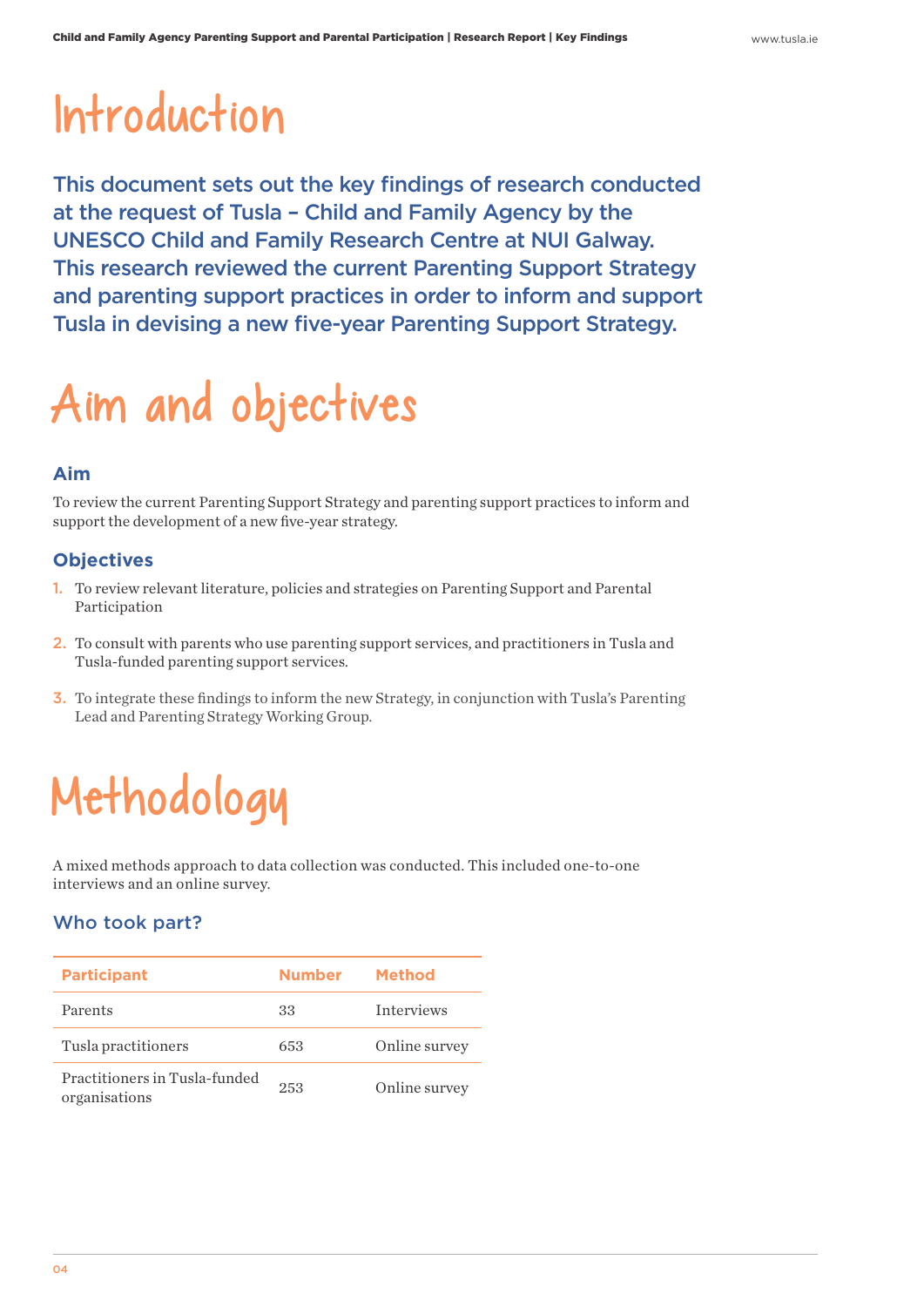### Documentary Analysis

A documentary analysis of national and international parenting support policies and strategies was conducted. Countries included:

- Ireland
- England
- Northern Ireland
- Scotland
- Malta
- Australia
- $\odot$  New Zealand
- Canada

To inform Ireland's new Parenting Support Strategy, this analysis identified key features of, and gaps in, policies and strategies in other countries, focussing on their strengths and weaknesses.

## Research findings

- 1. Parenting Support **makes a difference** to those who receive it.
- 2. Supports that respond to the needs of **diverse family** forms are required.
- 3. **Specialised support** to respond to specific issues is needed.
- 4. **Increased awareness** among the public and practitioners on the range of supports available and on the family support role of Tusla is needed.
- 5. **More information** for staff, organisations and parents, delivered through a range of forums, is required.
- 6. **Collaboration** between agencies at local level and government departments at national level is critical.
- 7. **Ongoing training** for practitioners to meet the needs of parents is required.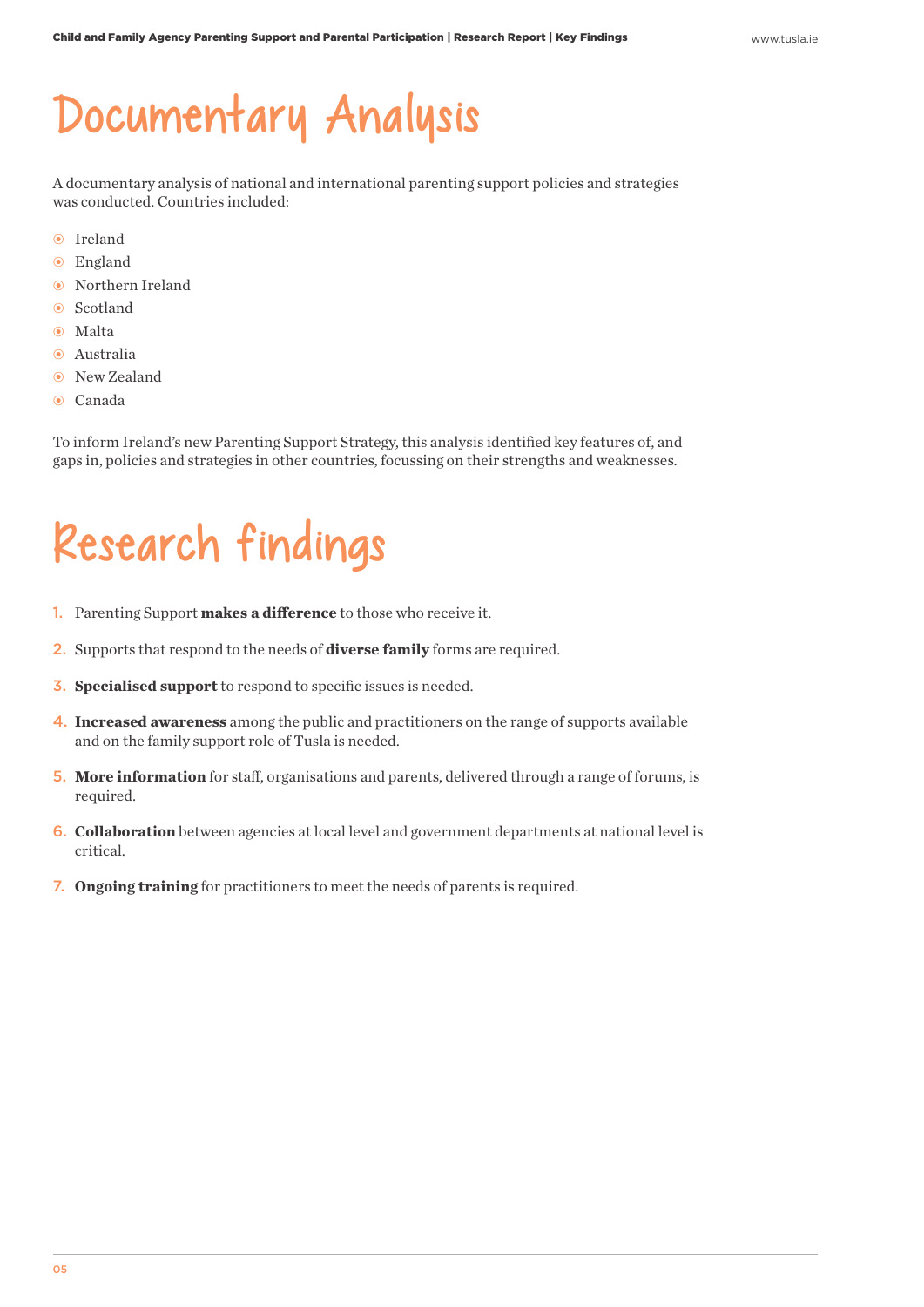#### **1. Parenting support makes a difference**

#### **Parents**

- Parents spoke of positive experiences when accessing supports. Many parents felt that interacting with other parents was particularly valuable for making friends, gaining support and reducing isolation.
- Parents spoke positively about staff saying they were always respectful, willing to help and supportive.
- Parents felt involved in decisions being made and that they were listened to.

*'For me, it has changed my life, but that is my personal experience, I had a positive experience and my life is better now from the help and support I received, I am in a better place and that is the God's honest truth.' (P. 27)* 

#### **Tusla practitioners**

Most practitioners felt their approach to supporting parents had changed in the last five years and they now concentrated more on parental participation, engagement, involvement, empowerment, decision-making and working in partnership with parents.

*'We work under the principal and practice of community development, creating a safe secure space for children and families in the community. We work in partnership with parents and parents have a voice and are given the opportunity to reach out and be respected and they are listened to. Parents are the primary educators and feel valued.' (Family Support Worker)*

Most practitioners again stated their approach to supporting parents had changed in the last five years and now concentrated more on supporting parents to express their views, ensuring parents are listened to, working in partnership with parents and actively seeking their views.

*'I think they have done great work to pull things together very well. It was very disjointed before, we know where to go, resources and plans are there. Thank you.' (Adult Literacy Organiser)*

#### **2. Support for diverse family forms**

#### **Parents**

Some parents thought that more needs to be done to support their particular family form, e.g., those parenting in direct provision, lone parents, Traveller parents, homeless parents, kinship carers, fathers and bilingual families.

*'I think in this day and age, men want to be equally involved in the upbringing of their children... For dads and for men, absolutely, everything is geared towards a mother.' (P. 14)*

#### **Tusla practitioners**

For practitioners there is an acknowledgement that generic supports are not for everyone.

*Some more targeted advice for different parent groups – disability, homeless, domestic violence. Generic isn't for everyone.' (Senior CFSN Coordinator)*

#### **Practitioners in Tusla-funded organisations**

*'Centres like the local FRC should have a dedicated parent inclusion worker to work specifically on the ground with the seldom heard parents. As the FRCs are seen as universal Centres, there is a greater opportunity to reduce the barriers to availing of parenting supports - there is no stigma to entering the FRCs, the majority of services are free, there is a warm welcome - it is used by parents from all walks of life.' (FRC Worker)*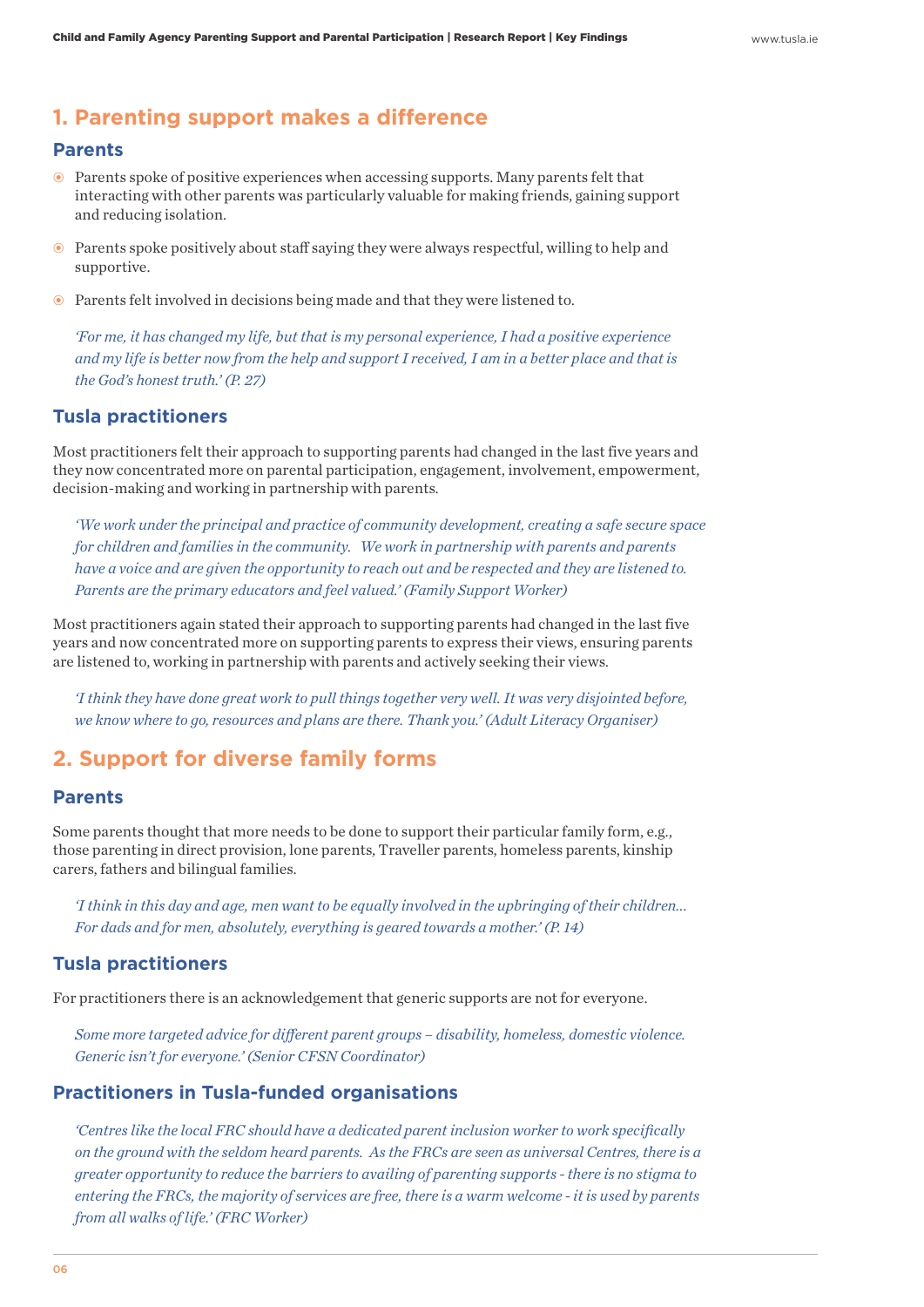#### **3. Specialised support**

#### **Parents**

Child, teenage and parental mental health, as well as pre-natal and post-partum care for mothers, were identified as areas lacking basic support.

*'I just think that unless you have the money to go private, like families are literally waiting if not months then almost a year to get supports. I just think if there was anything Tusla could do to help that, maybe fund counsellors in schools or I am not sure but something for children to access counselling supports.' (P.18)*

#### **Tusla practitioners**

Practitioners identified the need for more specific, targeted supports to be included in the new Parenting Support Strategy.

*'Parents are often referred from services where their children are going through an assessment or are involved in their service. I find it difficult to offer advice to parents who are experiencing behaviours associated with ASD or ADHD. They need a lot of time and other parents who attend are often frightened by what they hear from these parents' difficulties.' (Social Care Leader)*

#### **Practitioners in Tusla-funded organisations**

*'I would like to see a focus on mental health supports for young people and parents in particular supporting the provision of full-time counsellors in FRCs. The demand is getting greater all the time and many services don't have the resources to fund this service in a full-time capacity currently.' (FRC)*

#### **Documentary analysis**

- Other jurisdictions have supplementary or standalone guidance documents, which may be an area for future development in the Irish context. In particular, Australia, England, New Zealand and Scotland have produced documents that target practice with families with specific needs.
- Other jurisdictions also have more diverse provision, with countries recognising that parenting support should take different forms and appeal to different kinds of families.
- There is an acknowledgement that threats to the provision of supports can include inadequate rural services and inadequate resources (Ireland, 2019; Govt. of Malta, 2016; Dept E. & Dept H, 2012).

#### **4. Increased awareness**

#### **Parents**

- Some parents had little or no knowledge of services available other than by word of mouth, and want to be more informed.
- Some parents were concerned about being judged and felt fearful of being involved with services associated with the Tusla name and this prevented them seeking help.

*'Mortifying, and there are a lot of parents out there that are struggling and could do with supports from Tusla but they really see them as people that are going to take your child away if you look for support. So it is better to keep things a secret. I think people don't have enough information on what Tusla actually do.' (P. 53)*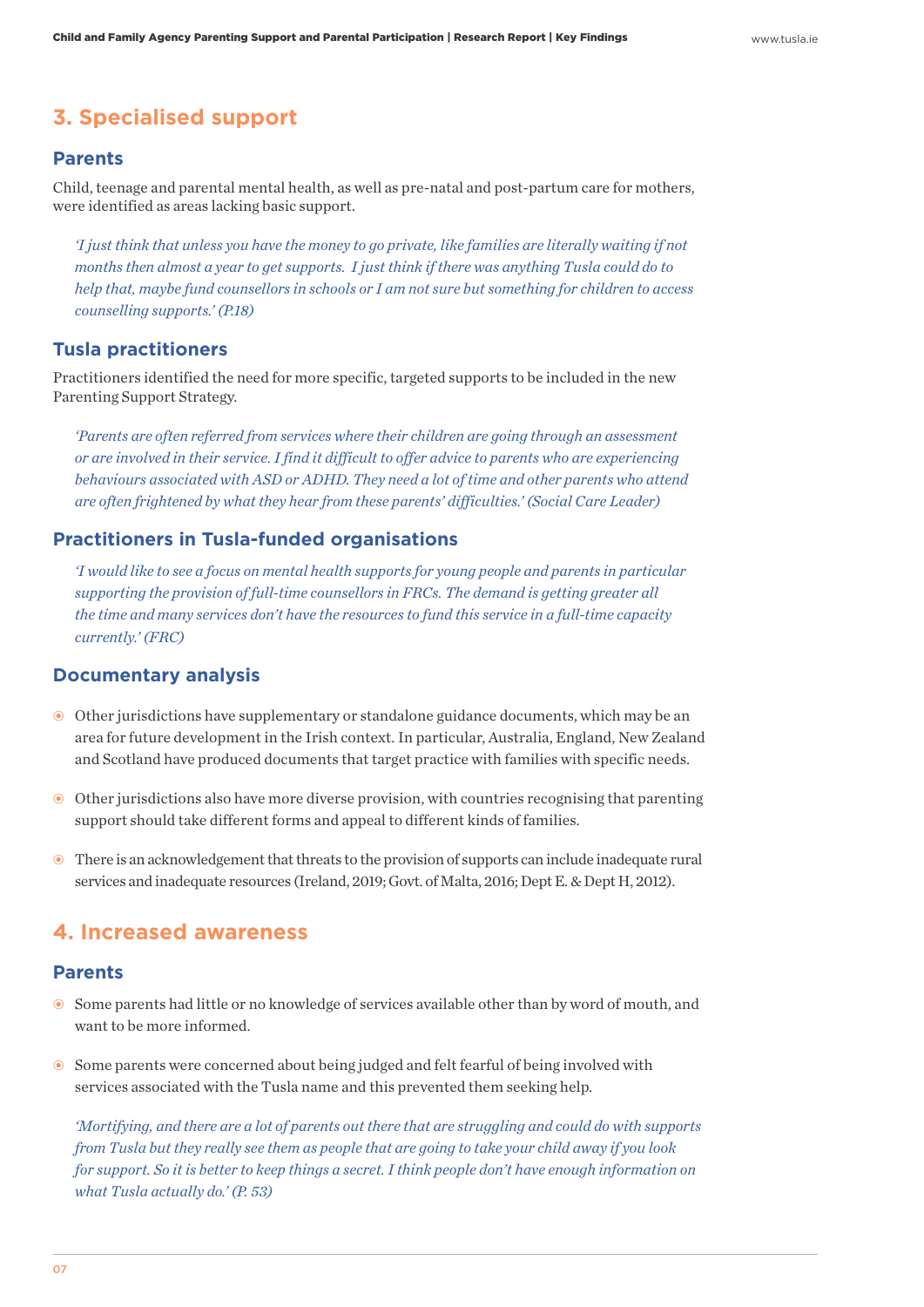#### **Practitioners in Tusla and Tusla-funded organisations**

- Practitioners have good awareness of and make good use of the resources that were developed to aid Tusla's parenting support programme.
- The majority of participants were aware of Tusla's Parenting Strategy, Parenting 24seven, the Parent Support Champions, the Parenting Conferences, the 50 Key Messages and the Parental Participation Toolkit.
- This research shows that 64% of Tusla staff respondents and 69% of Tusla-funded respondents utilise these resources.

#### **Documentary analysis**

- Accessing targeted services may increase stigma, e.g. problem parents, problem children, and may result in poor uptake of support.
- Targeting particular groups of parents is more likely to increase perceived stigma and problematise certain parents, e.g. migrant families and socially marginalised groups, and force them to adapt to 'middleclass norms and ideals of "good parenting"' (Sundsbø, 2018).
- The identity of the provider of targeted support can have an impact. For example, research from Croatia found that when non-statutory Family Centres fell under the authority of the statutory provider (the new Ministry of Social Policy and Youth), the centres lost some of their universal appeal and were perceived to be for families experiencing social problems and/or compelled to avail of the support services (Pecnik, 2014).

#### **5. Information**

#### **Parents**

Parents spoke of the need for accessible, available information and suggested advertising and distribution of information through GPs and PHNs.

*'I literally done what they told me to do in the County Council and then I went to the social welfare when I was told to do, I was just going around, that is why I felt that I didn't know, which I didn't, I didn't know what to know to do, where to go, I had nobody who knew my story. I had no support worker, I had nobody, and I was literally on my own … like we will be two years here now in housing and my daughter is still going through it.' (P. 05)*

#### **Practitioners in Tusla and Tusla-funded organisations**

Many participants mentioned the need for more information, suggesting increased information be made available in communities and on websites for both parents and staff.

*'I wonder should we provide more information – we focus mostly on engagement and relationship. Perhaps we should give out more information on the agency – procedures, complaints policy, etc. We work in a community setting and try to deliver services without too much formality but perhaps we need to formalise how parents are informed' (Project Leader)*

#### **Documentary analysis**

- Many parents may not be aware of the support available (Shulruf et al., 2013).
- There is a need to map current service provision and gaps as well as to provide information on available support (Eurochild, 2011).
- Raising awareness of available services may increase uptake and remove stigma.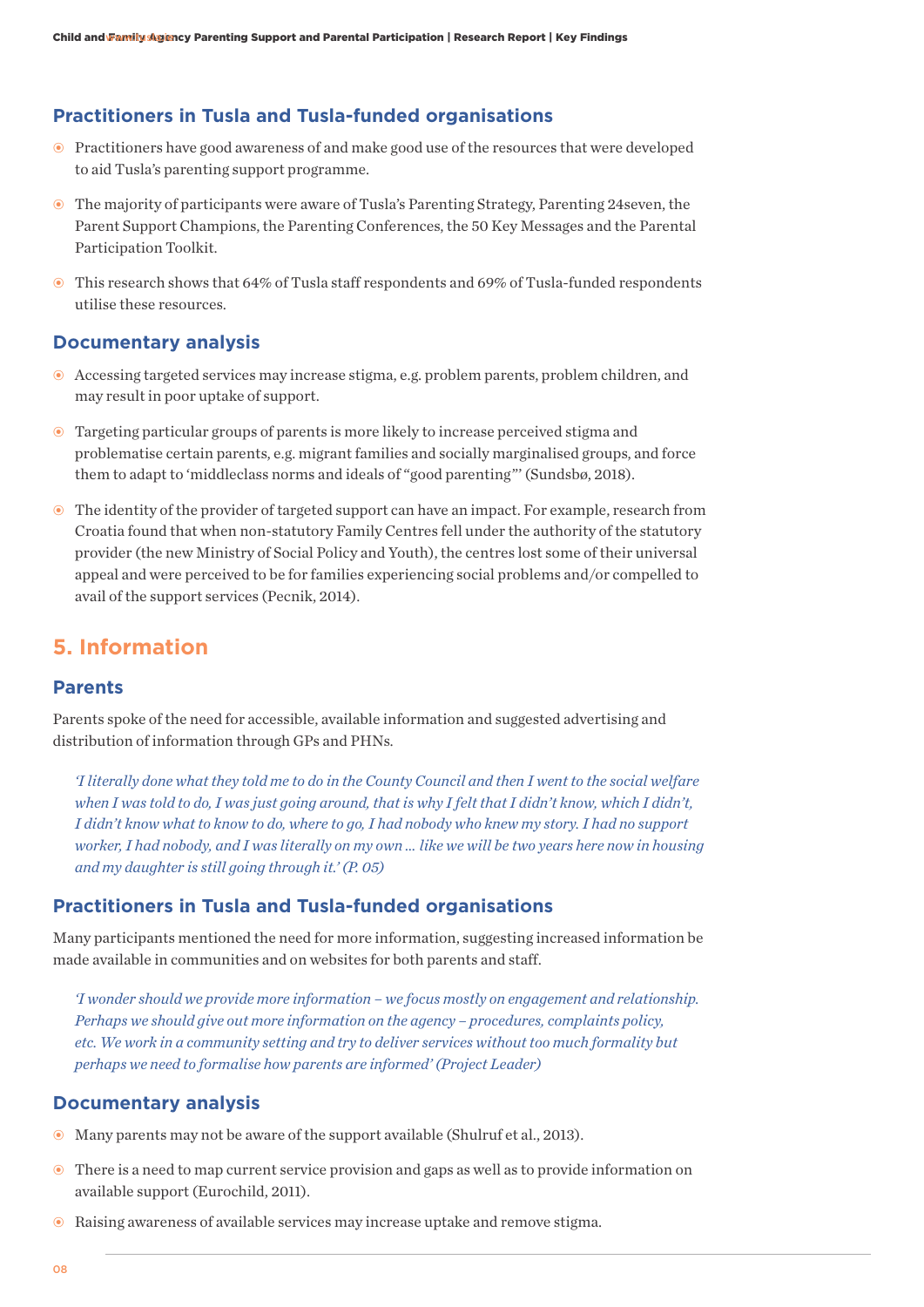#### **6. Collaboration**

#### **Parents and practitioners in Tusla and Tusla-funded organisations**

The need to work in partnership with schools was highlighted by many participants, as was the need to provide more school counselling services and work with healthcare professionals.

*'I think schools should have counsellors attached to them. I think secondary schools, I have spoken with teachers over the years and they said anxiety, eating disorders, all those things have a massive impact on children's outcomes and they would prefer to lose one teacher and get a counsellor in.' (P. 49)*

#### **Documentary analysis**

- Parenting strategies need to have a common vision across agencies (Law et al., 2009).
- Many of the parenting support strategies reviewed for this research involve more than one government department to deliver more co-ordinated 'joined-up' support.

#### **7. Ongoing and refresher training**

#### **Parents**

Parents highlighted the need for ongoing support and training on diverse family forms and on families who are parenting with particular challenges.

*'Yeah, not come out with the big long words and try and break it down to the way, like I said if they knew the family, like I am a Traveller, and their fear is, look we are not taking away your child, we are not going to keep him or anything, we are just here to help you if you want any help … them kind of approaching the wrong way because I won't lie, I would be afraid, anything that was said to me, like my mother-in-law said, said it to the child, don't open your mouth if they come.' (P. 51)*

#### **Practitioners in Tusla and Tusla-funded organisations**

Practitioners suggested a need for training in general on the supports available to parents.

*'In-house training for staff on support offered by Tusla – as a duty intake social worker the only support service I'm aware of is Meitheal and Tusla Family Resource Centres – I usually refer families to Barnardo's for parenting support' (Social Worker)*

#### **Documentary analysis**

The documentary analysis highlighted that other jurisdictions ensure that a range of child and family service staff are trained in child development and skills necessary to support parents. Utilising a range of staff such as the community nurse, day care staff or teachers, for example, ensures the provision of consistent parenting support.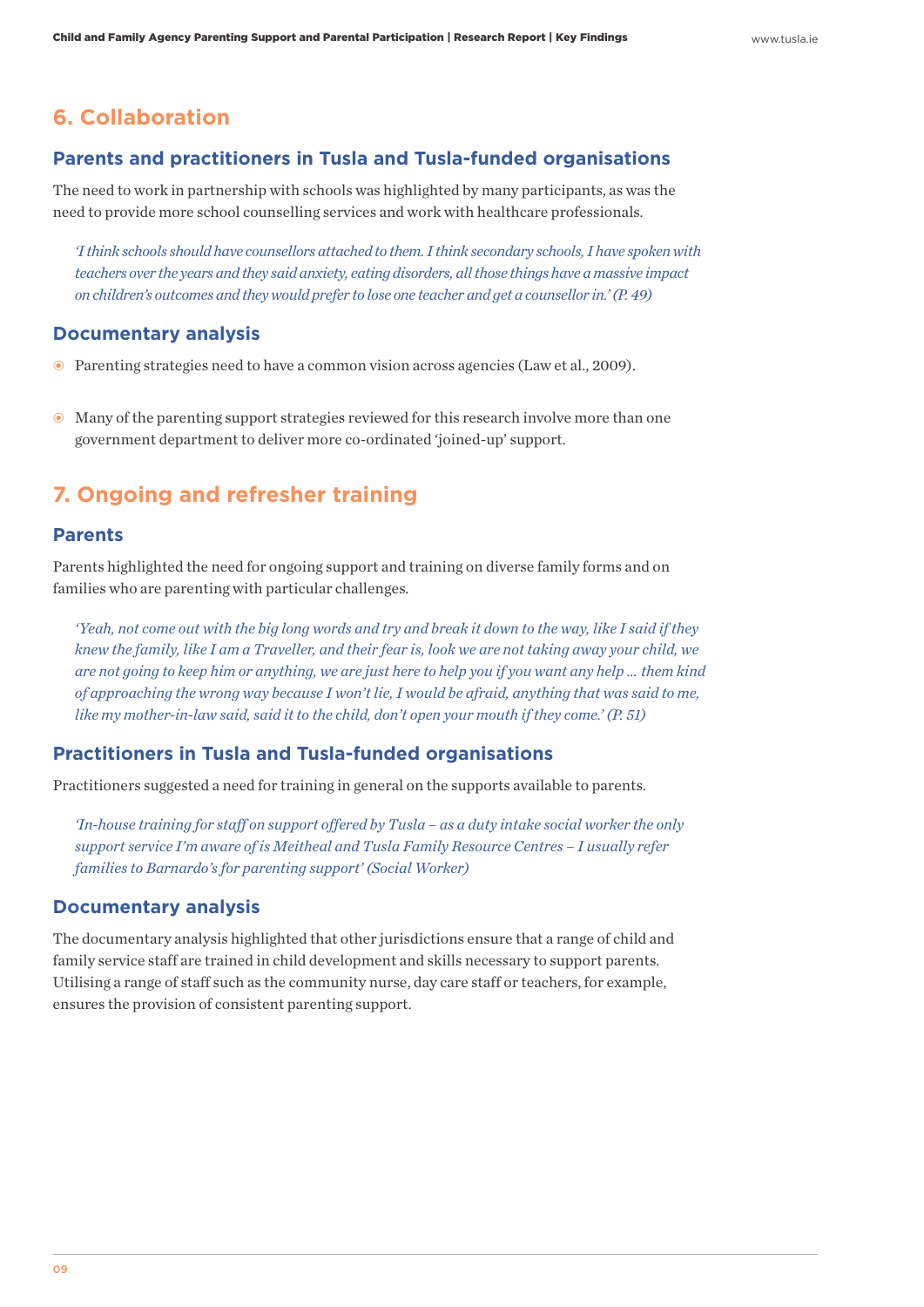### Recommendations

Combining the findings from the documentary analysis, interviews with parents, and Tusla and Tusla-funded organisation staff surveys, we make the following recommendations for the new Tusla Parenting Support Strategy.

#### Parenting support makes a difference

Provide a consistent accessible message to all parents and family members that support is available and that if availed of this support can make a positive difference to them and to their children.

#### Increase general awareness on the role and function of Tusla – Child and Family Agency

Deliver ongoing public awareness campaigns at local, regional, and national level to provide knowledge and understanding of the services and supports provided by Tusla and partner agencies.

#### Provide accessible information on services available for parents

Provide accessible information to parents and family members on the type and range of supports available and on how and when to access them.

Provide information to practitioners working with parents, children, young people and families on the supports available and on how and when to access them.

Encourage practitioners to support parents to access services.

#### Specialised support for diverse family forms and for issue-based challenges is required.

Provide a range of locally based universal and specialist supports for parents and family members which reflect diverse family forms and identified needs.

Map service provision across range and type of support highlighting and responding to identified gaps.

Continued provision of virtual parenting supports.

Respond to structural inequalities impacting on children, young people and parents.

#### Interagency collaboration and coordination is necessary

Ongoing systematic coordination and collaboration between departments, agencies and services is required.

Organisational culture needs to support such collaboration and coordination throughout organisation levels, and across sectors.

#### Staff training and development

All practitioners require adequate knowledge, understanding and resources to ensure they can respond to the needs of all parents and family forms. Continuous upskilling and professional development is required in this regard. This includes specialist training and resources.